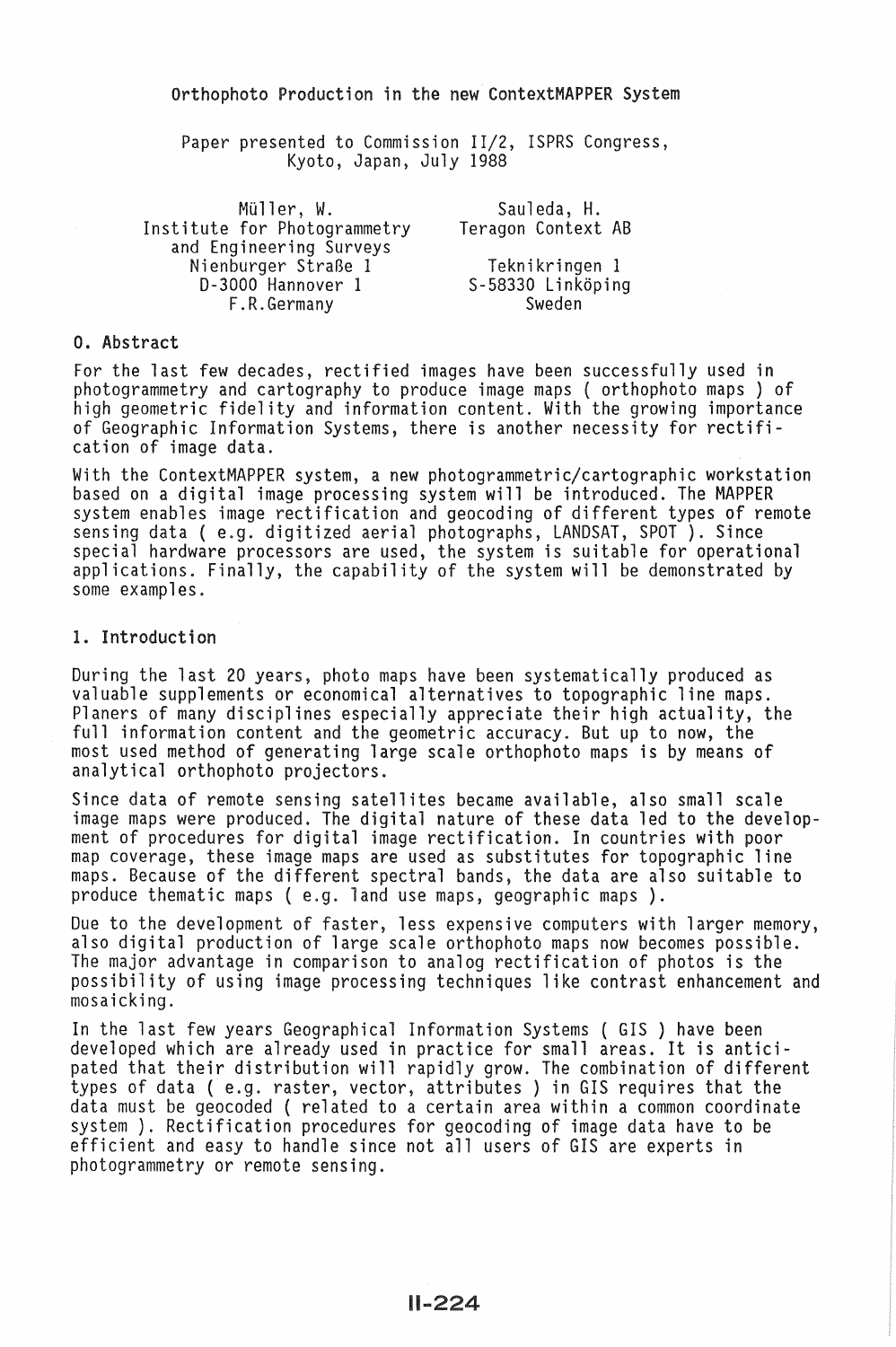### 2. General Concept of the ContextMAPPER System

The MAPPER system is a photogrammetric/cartographic workstation which is based on the Context Vision GOP302 image processing system. Fig. I shows an overview of the entire system.



Fig. 1 : Digital Photogrammetric/Cartographic Workstation

The system includes all functions which are presently realized in analytical stereoplotters and analytical orthoprojectors. In addition, the system offers all possibilities of a sophisticated image processing system. Since the system is explained in detail in / Lohmann et al. 1988 /, this chapter only describes the integration of the rectification software into the whole system.

The modular concept enables each user to design his own system according to<br>his special needs. Survey departments or private companies, whose tasks range from aerial triangulation up to the production of image maps and line maps<br>might use the full equipment. The possibilities of stereoscopic evaluation of images is also interesting for engineering and industrial applications. For a user, who is mainly interested in updating line maps and who has access to Digital Terrain Models ( DTM ), the monoplotting module could be sufficient.

If only rectification is required, a basic system would have the following configuration :

- 
- Sun-3 Host Processor<br>- Geometric Transform Processor ( GTP ) Rectification Software<br>- General Operator Processor ( GOP )
- 
- 
- 

The basic configuration can be extended by e.g. programs for bundle block adjustment or DTM interpolation. The rectification software includes all programs that are necessary to generate geocoded images. However, also the results produced by the mono- and the stereoplotter can be used as input for the rectification software.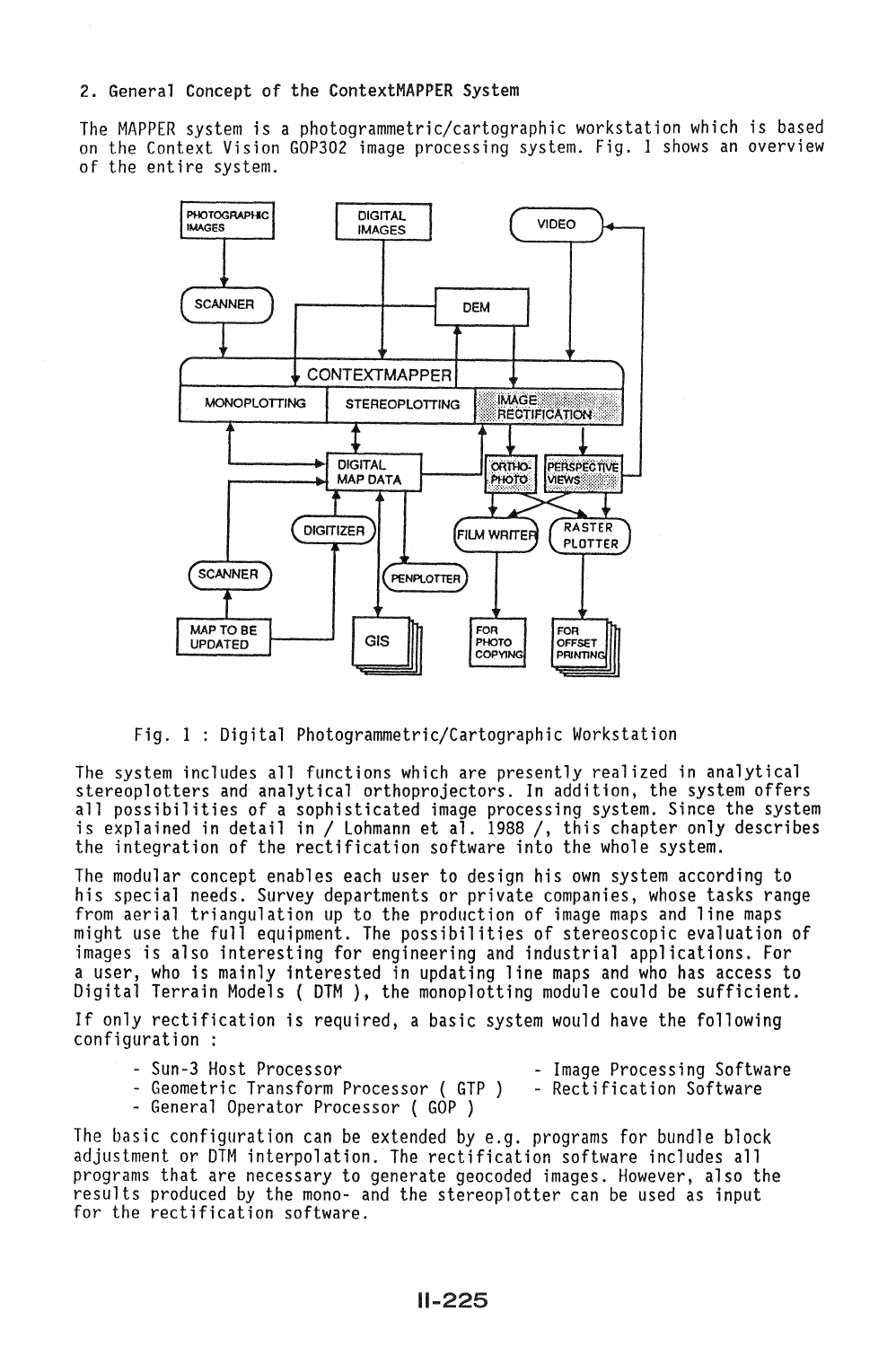### 3. Geometric Models for Image Rectification

In many cases, a very simple model for image rectification will lead to satisfactory results *:* 

 $Xi = a0 + a1*Xr + a2*Yr + a3*XrYr + a4*Xr*Xr + a5*Yr*Yr + ...$  $Yi = b0 + b1*Xr + b2*Yr + b3*XrYr + b4*Xr*Xr + b5*Yr*Yr + ...$ Xi, Yi = coordinates of the input image<br>Xr, Yr = coordinates of the rectified image<br>aO ..., bO ... = polynomial coefficients ( 1 )

Polynomial rectification can be applied if the imaging geometry of the sensor is not known or if the surface of the imaged object is approximately a plane.

If the image is a digitized photograph with central perspective geometry,<br>the collinearity equations can be used for rectification :

The arity equations can be us<br>  $\begin{bmatrix} Xp \\ Yp \\ -f \end{bmatrix} = \frac{1}{\lambda} \cdot R \cdot \begin{bmatrix} Xg - Xo \\ Yg - Yo \\ Zg - Zo \end{bmatrix}$  $Xp, Yp = photo coordinates$ f = focal length of the camera  $\lambda$  = scale factor R = rotation matrix of the orientation angles  $\omega$ ,  $\varphi$ ,  $\alpha$  $Xg, Yg, Zg = object space coordinates (ground coordinates)$  $X_0, Y_0, Z_0$  = ground coordinates of the projection center ( 2 )

For conversion of photo coordinates into image coordinates ( Xi, Vi ) an affine transformation is used

 $Xi = a0 + a1*Xp + a2*Yp$ <br> $Yi = b0 + b1*Xp + b2*Yp$  (3)

Small deviations from the central perspective geometry ( e.g. the lens distortion ) can be compensated by suitable correction models. Use of eq. 2 requires information about the surface of the imaged object ( e.g. in form of a DTM ) .

In the case of line scanners, one or more CCD sensors are mounted in the focal plane of the optics. If all elements of the sensor are simultaneously read out at fixed intervals, the image of each line has also a central per-<br>spective geometry. For each scan line the collinearity equations can be written as :

 $\begin{vmatrix} Yp \\ -f \end{vmatrix} = \frac{7}{\lambda} \cdot R$  $\begin{bmatrix} 0 \\ Yp \\ -f \end{bmatrix}$  =  $\frac{1}{\lambda} \cdot R \cdot \begin{bmatrix} Xg - Xo \\ Yg - Yo \\ Zg - Zo \end{bmatrix}$ <br>the platform moves the image Zg - Zo ( 4 )

While the platform moves, the image is generated line by line. The exterior orientation of each single line is also given by 6 parameters. However the parameters of neighbouring lines are highly correlated.

At the Institute for Photogrammetry and Engineering Surveys of the University of Hannover a geometric model for the evaluation of line scanner images has been developed / Konecny et al. 1986, Kruck & Lohmann 1986 / which avoids high correlations between the adjusted unknowns.

It is assumed that the sensor is moving without acceleration during the period of data acquisition and the flight path from A to E may be considered to be a straight line { fig. 2 ). In this case the center of projection moves linearily from A to E and can be computed by :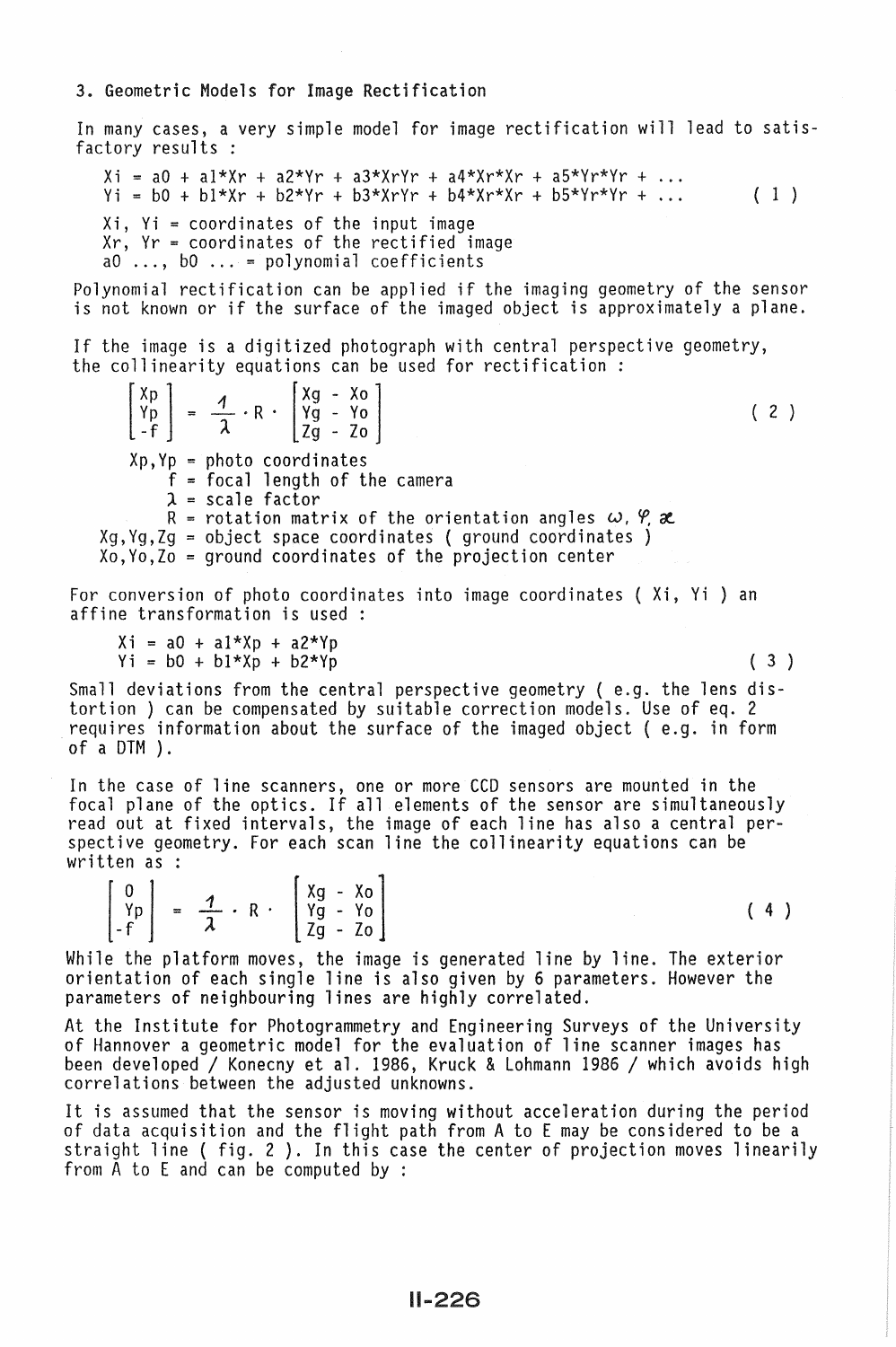

$$
Xo,j = Xo,_{A} + j/n (Xo,_{E} - Xo,_{A}) (5)
$$
  
\n
$$
Xo = (Xo,j, Yo,j, Zo,j)
$$
  
\n
$$
j = no. of the actual scan line
$$
  
\n
$$
n = total no. of scan lines
$$

Fig. 2 : Principle of CCD Line Scanner Imaging

The orientation angles  $\omega$ ,  $\varphi$ ,  $\chi$  are regarded to be constant for all lines. This approximation represents the ideal case. In reality the model is disturbed by accelerations caused by maneuvering actions or the nonuniform gravity field of the earth and by the earth rotation. Because of the correlations of Xo with  $\varphi$ and Yo with  $\omega$  the orbit can still be considered as straight whereas the orientation angles would be a function of time. The angular changes can e.g. be expressed as additional parameters.

In the Hannover bundle block adjustment program BINGO / Kruck 1987 / the described model has been realized. Distortions of the geometry are compensated<br>by a set of 8 additional parameters. Approximate parameters for the flight<br>path are computed from orbit data. Additional programs have been develo use the results from BINGO for evaluation of SPOT images with analytical<br>plotters / Konecny et al. 1987 /. Also programs for analytic (with Zeiss<br>Orthocomp Z2 ) and digital rectification of SPOT images have been developed  $\prime$  Engel & Müller 1987  $\prime$ . Meanwhile the described model has been realized within the rectification software of the ContextMAPPER system.

## 4. Rectification Programs

The most important steps in the process of image rectification are illustrated in fig. 3.

#### 4.1 Image Orientation

The program IMORI ( Image Orientation ) can be used to determine the unknown orientation parameters of an image. This is done by least squares adjustment after measuring the image coordinates of control points. Depending on the selected geometric model these parameters are :

- 
- the polynomial coefficiants aO ... and bO ...,<br>- the parameters of the interior ( aO, al, a2, bO, bl, b2 ) and exterior orientation (Xo, Yo, Zo,  $\omega$ ,  $\varphi$ ,  $\chi$ ) in the case of central perspective images,<br>- the coordinates of the projection center (Xo, Yo, Zo), the direction of
- the flight path, the rotation angles and the additional parameters in the case of line scanner images (e.g. SPOT).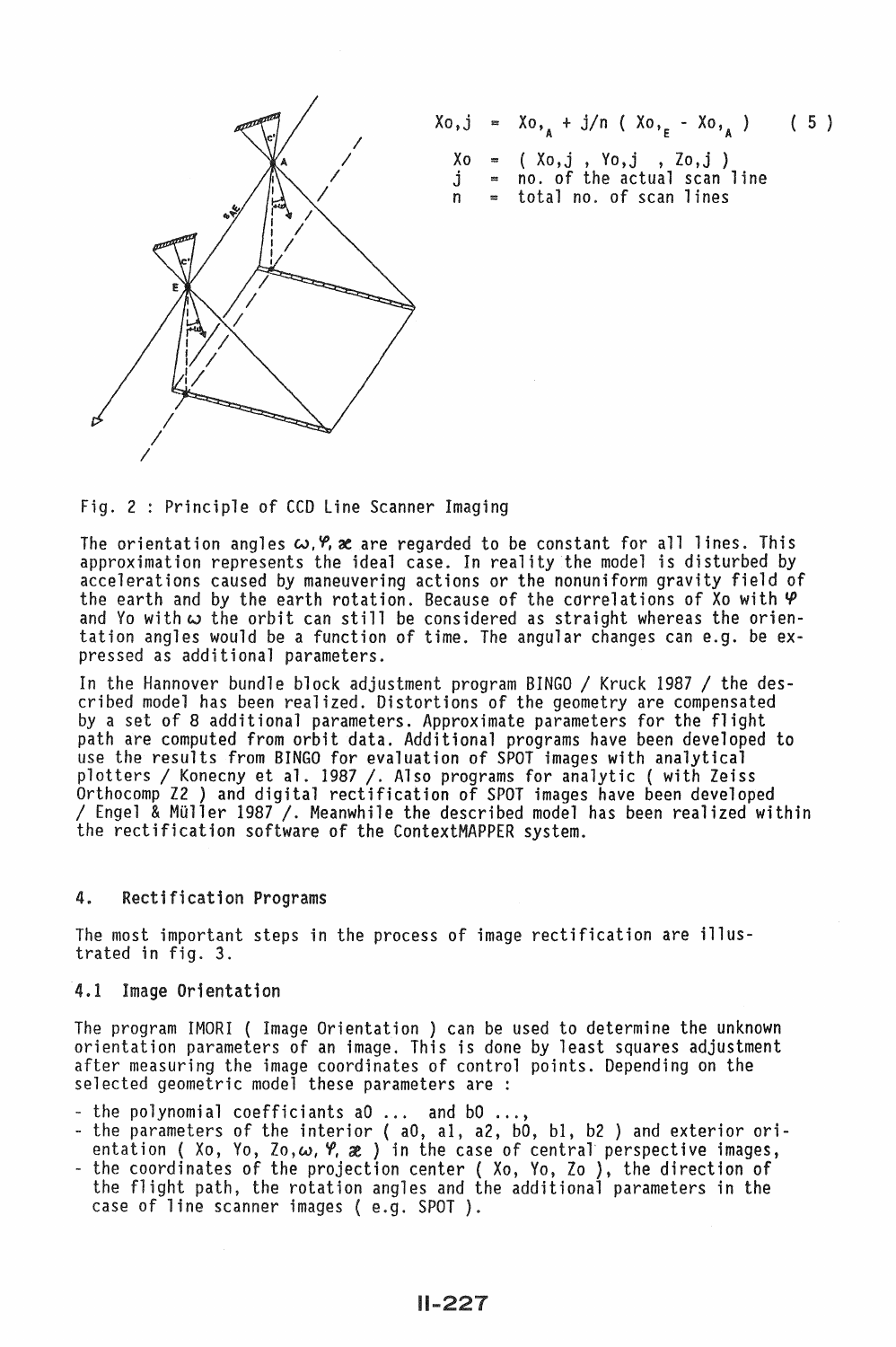

The main features of the program are :

- Only a minimum number of control points must be identified in the downsampled image. For precise measurement, sub-scenes with the control points in the middle are then displayed automatically in a predefined enlarged scale.
- Approximate values for the unknown parameters are determined by the program. In the case of central perspective images and line lcanner images the algo-<br>rithm of / Hinsqen 1986 / is used.
- Optionally the control points are sorted in a sequence which gives an<br>optimum distribution.
- After each new point measurement, the orientation parameters are updated and the residuals are displayed. Measurement of additional control points can then be stopped as soon as the result can not be further improved.

# 4.2 Rectification Parameters

For image rectification different types of parameters could be required

- -geometric model (depending on the sensor type ),
- filename and size of the input image,<br>- orientation parameters,
- 
- parameters for correction of systematic image errors,
- DTM parameters ( e.g. filename, file type, format type, ground coordinates of the upper left corner, grid spacing, no. of grid points in x- and y- direction ),
- parameters for transformation of DTM point coordinates into the coordinate system of exterior orientation.

11-228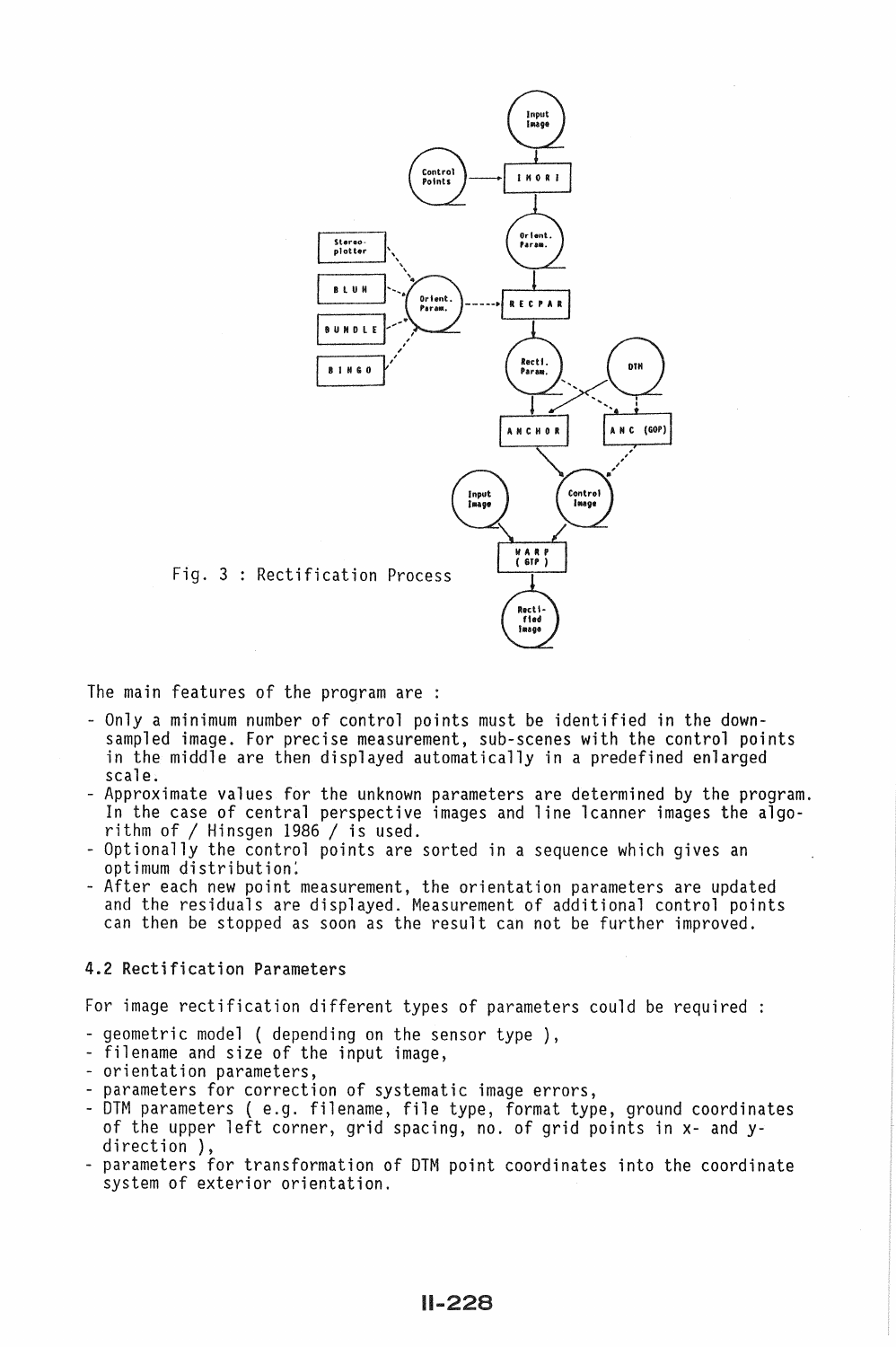The program RECPAR collects necessary rectification parameters and stores these parameters in a file which is used by the program ANCHOR. The following options can be used to make the collection of parameters easier :

- Extraction of parameters from existing files ( e.g. output files of the bundle block adjustment programs BLUH and BINGO ) is supported in order to save time and to avoid typing errors<br>- DTM parameters can be read from 'DTM description files'.<br>- The plausibility of input parameters is checked<br>- The printed parameter file can be used as a protocol sheet<br>- Parameters
- 
- 
- 
- batch jobs

## 4.3 Rectification Method

In the ContextMAPPER system the 'indirect rectification' method has been realized in two steps. For a defined grid of points ( 'anchor points' ) within the rectified image, the corresponding image coordinates of the input image are computed by the program ANCHOR according to the selected geometric model ( eq. 1 - eq. 5 ). In the case of central perspective images and line scanner images the anchor points are given by the DTM grid. The corresponding locations of output image pixels which lie between the anchor points are interpolated by<br>the program WARP.

## 4.4 Generation of 'Control Images'

The program ANCHOR reads the DTM grid points ( resp. generates a plane grid ), transforms the ground coordinates into image coordinates and stores the image coordinates in a special format as a 'control image' for later use by the program WARP.

The main characteristics of the program are :

- DTM's of different file types (e.g. ASCII or DTM image ) and data formats<br>are accepted
- Different options for the correction of systematic image errors have been implemented ( e.g. atmosheric refraction, lens distortion, additional parameters for the block adjustment programs BLUH and BINGO ). As an alter-<br>native, systematic errors can be corrected by using 'correction grids'
- The influence of earth curvature can be compensated by 'earth curvature correction' of photo coordinates. If the photos are not near vertical, also a strict solution can be applied. In this case a local 3-dimensional cartesian coordinates system has to be used for exterior orientation. The program ANCHOR then transforms the DTM point coordinates from the national map projection system into the local system before entering into the collinearity equations

The program ANC in principle does the same as ANCHOR, but it uses the floating point processor of the GOP instead of the host processor. Since the floating point processor has no double precision data type, the accuracy is limited. this loss of accuracy can be accepted ( e.g. if it is less than mapping accuracy or if the errors caused by the DTM are larger).

### 4.5 Resampling

The resampling is mainly done by the Geometric Transform Processor ( GTP ), described in section 5. This processor is programmed in a special macro language well suited for vector operations, and produces efficient micro code. The GTP has direct access to the system image memory where the input, control and output image will be located.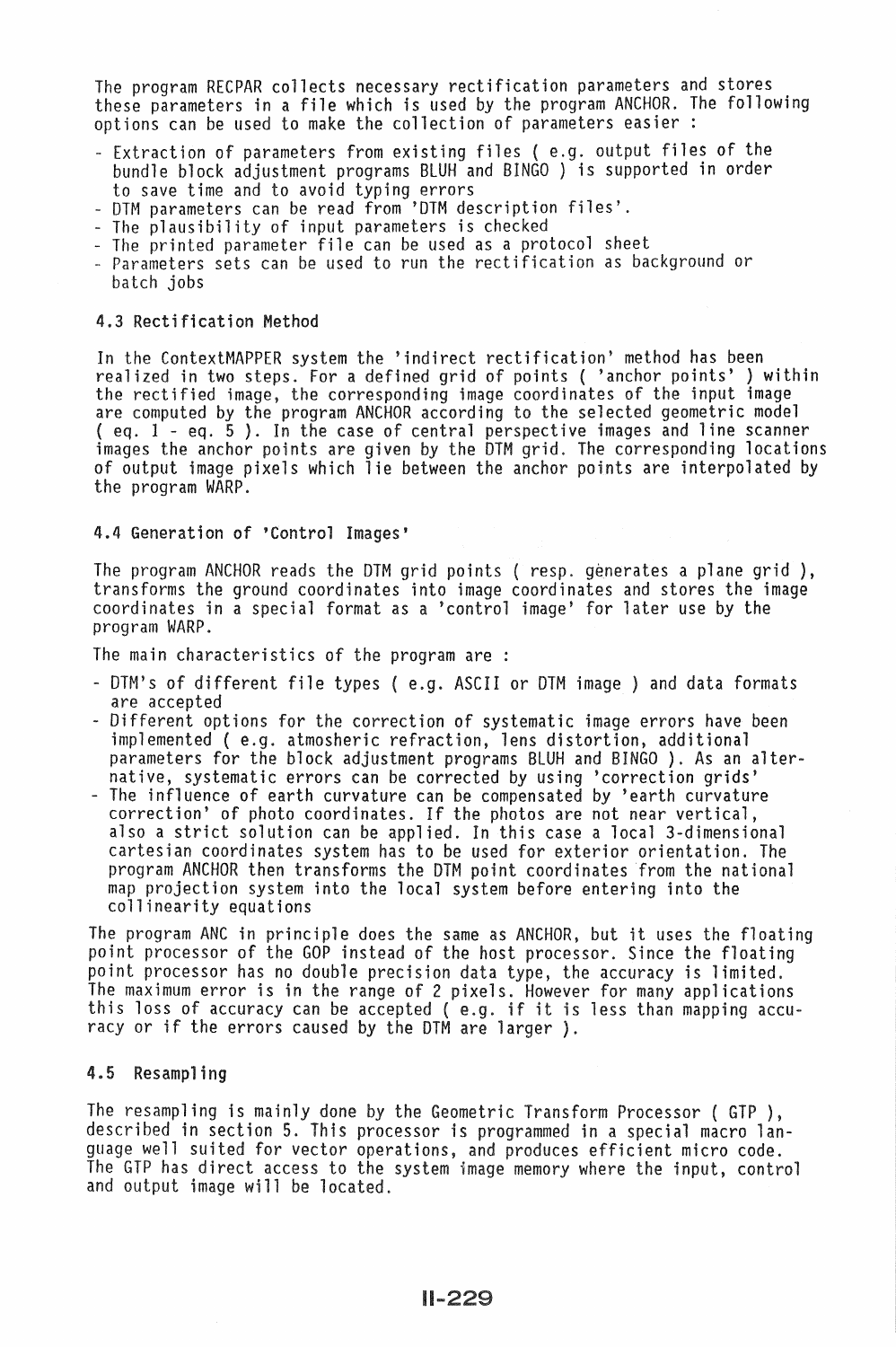Frequently, the image to be resampled is too big to fit into the system image memory. In this case the image will be divided into smaller parts where each part in turn will be resampled and assembled into the final output image on disc. The subdivision is performed by the program "gtprun" which runs in the host and acts as an interface between the user and the GTP macro program. Thus, it performs the following tasks :

- loads down the target macro program into the GTP, if not already
- there,<br>- passes parameters typed in from the terminal or from files to<br>the GTP program,
- splits the images in order to fit into the system image memory.

The WARP program interpolates the control image so that each pixel in the output image has a corresponding coordinate in the input image. This interpolation is done by the floating point part of the GTP. The integer part of the GTP interpolates in the input image. These interpolations are done in parallel.

#### 4.6 Postprocessing Programs

If the rectified image shall be printed as an image map later on, some of the following post processing steps can be performed

- radiometric enhancement to get optimized densities for output on film,<br>- radiometric matching of adjacent images,<br>- generation of contour lines from the DTM,<br>- generation of a map frame,<br>- insertion of cartographic suppl
- 
- 
- 
- 

If the rectified image is later used in a GIS , it could be necessary to change the map projection system ( e.g. from Lambert to UTM ) in order to combine the image with other data. According to the image size and scale and the required accuracy one of the following methods can be used :

- transformation of all pixels by polynoms or perspective projection,<br>- computation of anchor points and resampling.<br>Both methods are using the GTP.

### 5. Hardware Components

The GTP consists of two processors connected by a fifo, both running at 10 MHz. The GTP is an option to the ContextVision GOP 302.

The first processor is connected to the VME bus and has direct access to the image memory. This processors performes the interpolations using a fixed number of filters, one for each interpixel position. Only integer operations are per- formed here.

The second processor is mainly intended for coordinate computations, in which floationg point operations are computed at 10 MFLOPS.

#### 6. Examples

In a practical test geocoded images for the area of the topographic map 1 : 25 000 Stadthagen have been produced. Images of the following sensors were used :

- a) colour infrared high altitude aerial photograph { HAAP }
- b) KFA 1000 space photograph
- c) LANDSAT TM
- d) SPOT ( multispectral }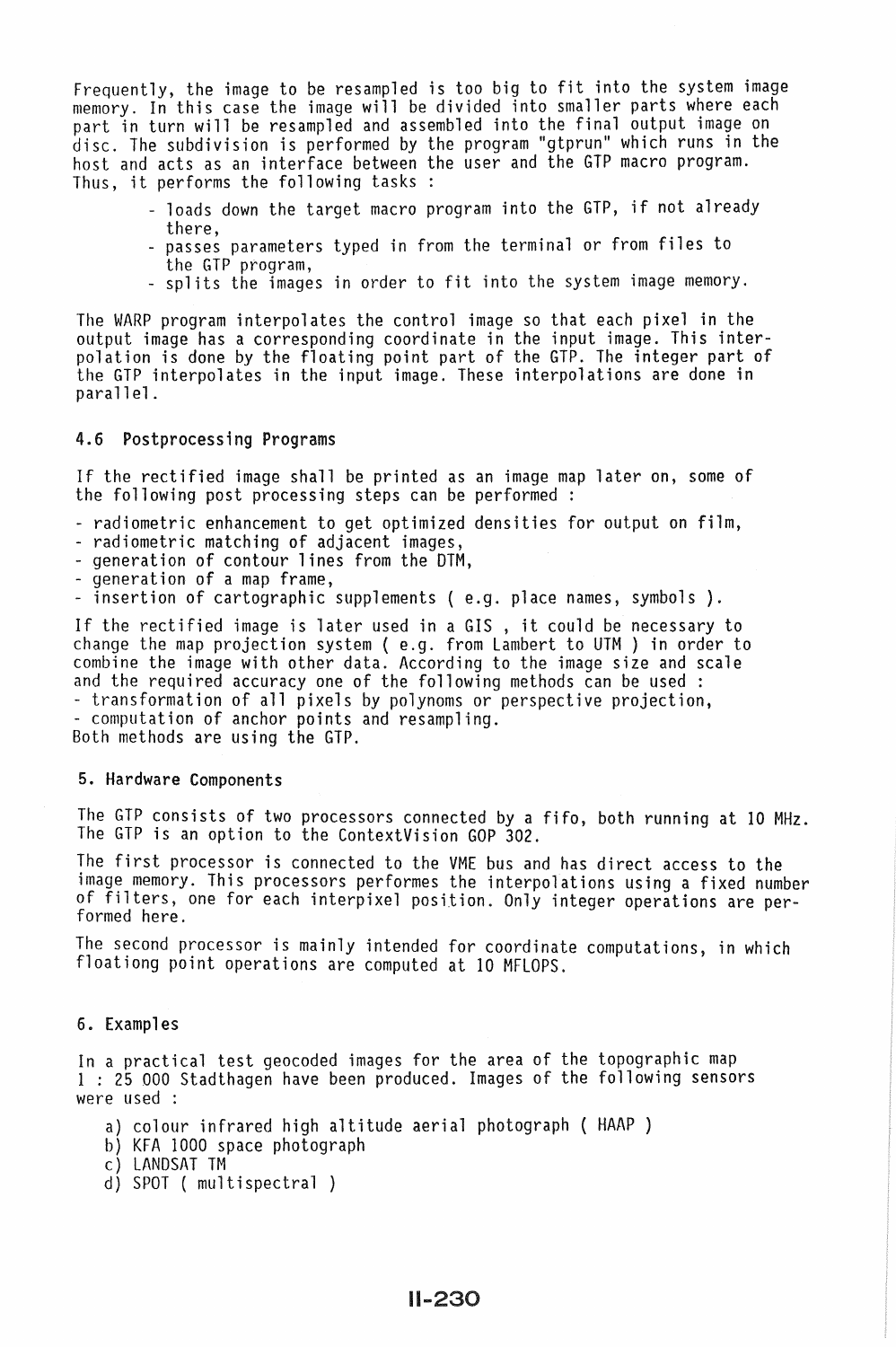An Optronics P1700 drum scanner was used to convert the analog HAAP and KFA photograph into digital images. Since a resolution of 25 microns was selected, only the part with the test area was scanned in order to reduce the amount of data. The size and ground resolution of the input images and geocoded images are listed in table 1.

|                                                                    | <b>HAAP</b>        | <b>KFA 1000</b>    | LANDSAT TM        | SPOT              |
|--------------------------------------------------------------------|--------------------|--------------------|-------------------|-------------------|
| date of exposure                                                   | $3 - 6 - 1982$     | $6 - 8 - 1986$     | $25 - 4 - 1984$   | $18 - 5 - 1986$   |
| focal length [mm]                                                  | 85.52              | 1013.47            | -----             | (2087.40)         |
| flying height [km]                                                 | 11.6               | 275.7              | 705               | 830               |
| input image :<br>size (rows, cols)<br>ground<br>$resolution$ $[m]$ | 4000x4000<br>(3.4) | 2800x2800<br>(6.8) | 5661x7020<br>30.0 | 3000x3000<br>20.0 |
| output image :<br>size (rows, cols)<br>ground                      | 2280x2320          | 1140x1160          | 570x580           | 570x580           |
| resolution [m]                                                     | 5.0                | 10.0               | 20.0              | 20.0              |

Table 1 : Description of Image Data

Digitized contour lines were used to interpolate a DTM with a grid spacing of 100 m. The maximum height difference was 159 m.

The orientation parameters of the HAPP image were determined by the program IMORI with 9 control points from 1 : 5000 base maps. Photo coordinates of the control points ( measured with Planicomp 100 ) were used to compute the coefficients for transformation of photo- into image coordinates ( 'interior orientation', eq. 3).

For a short strip of 3 KFA 1000 photographs, photo coordinates were measured with the Planicomp C100 analytical plotter and a bundle block adjustment was computed using the block adjustment program BLUH / Jacobsen & Müller 1988 /. The parameters o{ 'exterior orientation' { Xo, Yo, Zo, tv,~, *ae,* eq. 2) of the digital image were then extracted from a file with the results of BlUH. The parameters of interior orientation were determined in the same way as for the HAPP image. A correction grid was used to compensate systematic image errors.

Image coordinates of 27 control points from maps 1 : 25 000 were measured in the lANDSAT TM image. The control points were regularly distributed over the whole scene. Polynom coefficients ( eq.l ) of a polynom of 2nd degree were then computed by least squares adjustment.

For the SPOT image, the parameters of exterior orientation and the additional parameters were computed with the bundle block adjustment program BINGO / Engel & Müller 1987 /. Therefore the required rectification parameters could be read from the BINGO output file.

Table 2 gives an overview of the obtained internal accuracy. The elapsed time of the programs ANCHOR ( resp. ANC ) and WARP is listed in table 3. The absolute geometric accuracy of the rectified images was controlled by measurement of<br>independent check points in the geocoded digital images. The 'true' Gauß-Krüger coordinates of the check points were taken from maps  $1 : 5$  000 and 1 : 25 000. The results are listed in table 4.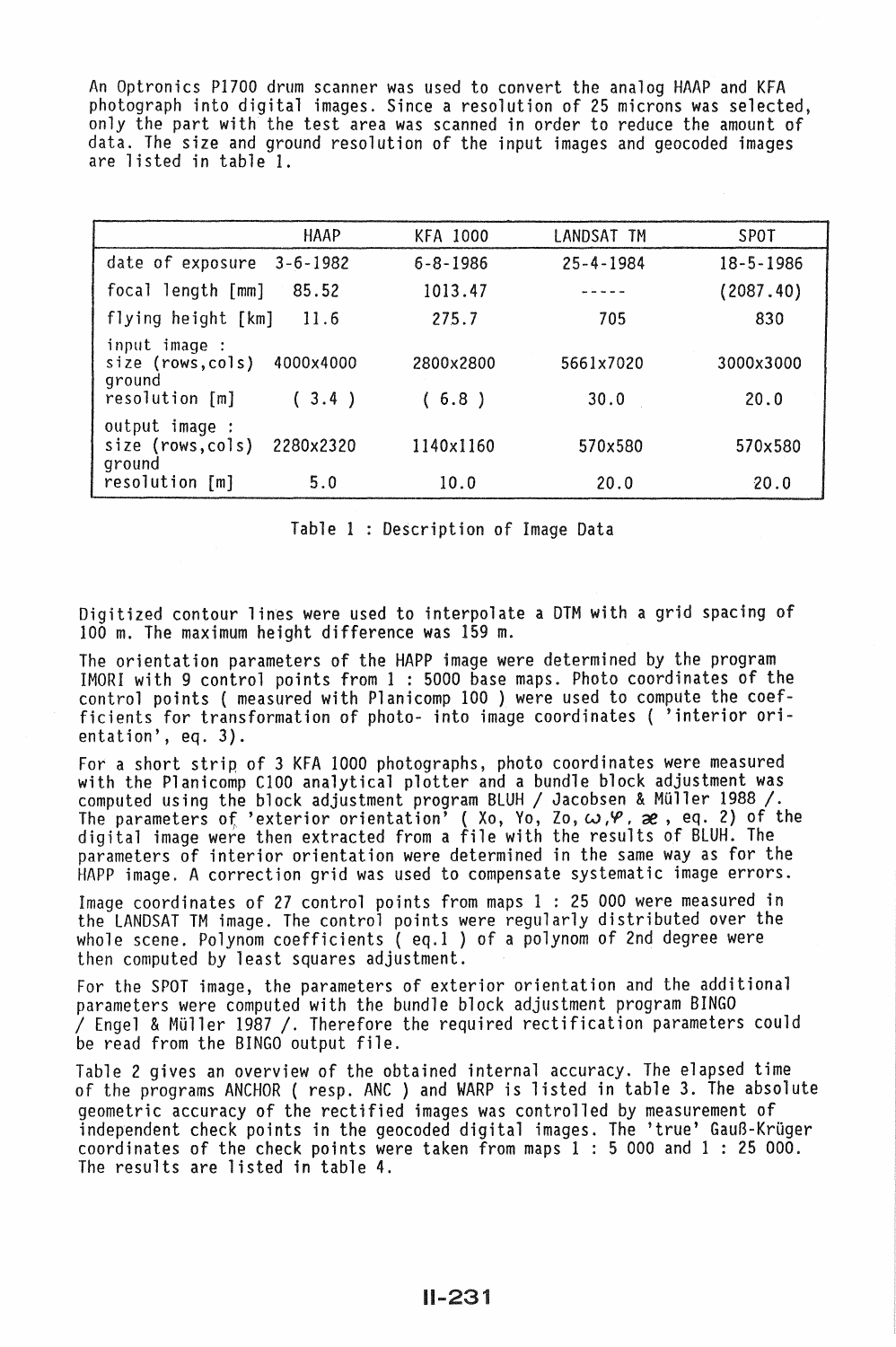| Image                                 | Control Points | $X \upharpoonright m, (pix)$ ]    | $Y \lceil m, (pix) \rceil$        |
|---------------------------------------|----------------|-----------------------------------|-----------------------------------|
| HAPP<br><b>KFA 1000</b><br>LANDSAT TM |                | 4.1(1.2)<br>9.2(1.4)<br>12.3(0.4) | 3.8(1.1)<br>7.1(1.0)<br>12.5(0.4) |
| SPOT                                  | .6             | 4.1(0.2)                          | 2.2(0.1)                          |

Table 2 : Root Mean Square of Residuals at Control Points

| Image      | <b>ANCHOR</b> | ANC.  | WARP |
|------------|---------------|-------|------|
| HAPP       | 184           | 24    | 220  |
| KFA 1000   | 189           | 24    | 51   |
| LANDSAT TM | 175           |       | 15   |
| SPOT       | 245           | and a |      |

| Image                | 5000<br>$\ddot{\cdot}$ | No. of Check Points from Maps<br>: 25000 | $X \lceil m, (pix) \rceil$ | $Y \upharpoonright m$ , (pix) |
|----------------------|------------------------|------------------------------------------|----------------------------|-------------------------------|
| <b>HAPP</b>          | 13                     |                                          | (1.4)<br>6.9               | (1.3)<br>6.7                  |
| <b>HAPP</b>          | cas sug-               | 41                                       | 7.4<br>(1.5)               | 7.5<br>(1.5)                  |
| <b>HAPP</b><br>(ANC) | 13                     |                                          | (2.3)<br>11.5              | $\left(2.3\right)$<br>11.5    |
| <b>HAPP</b><br>(ANC) |                        | 41                                       | 11.<br>5<br>2.3            | 11.6<br>2.3                   |
| <b>KFA 1000</b>      | 11                     |                                          | 12.7                       | 12.4                          |
| <b>KFA 1000</b>      |                        | 32                                       | 13.4<br>1.3                | 13.2<br>1.3                   |
| (ANC)<br><b>KFA</b>  | 11                     |                                          | 24.4<br>[2.4]              | 24.3<br>2.4                   |
| (ANC)<br><b>KFA</b>  |                        | 32                                       | 24.5<br>(2.5)              | 24.4<br>[2.4]                 |
| LANDSAT              |                        | 12                                       | 30.2<br>1.5                | 31.8<br>$.6^{\circ}$          |
| SPOT                 |                        |                                          | 24.4<br>1.2                | 22.9                          |
| <b>SPOT</b>          |                        | 29                                       | 25.7                       | 23.2                          |

Table.3 Elapsed Time ( CPU + IO ) in Seconds

Table 4 : Root Mean Square of Differences at Independent Check Points

### 7. Future Developments

With the existing software images of the most used sensors ( cameras, LANDSAT, SPOT ) can be rectified. In the next step, the software will be extended to handle also panoramic images. A solution for the geometry of panoramic images<br>is already available within the bundle block adjustment program BLUH / Jacobsen 1988 *I.* 

For architectural applications a new program package will be developed which enables rectification of photos from objects whose surface can be described mathematically ( e.g. as cylinder, sphere, triaxial ellipsoid etc. ) This rectification method can e.g. be used for documentation of historic towers or domes *I* Vozikis 1983 *1.* 

Because of the growing importance, also a program package for rectification of radar images is planned. The method will be based on correlation of the original image with a simulated image generated from a DTM.

Normally the control points used for image rectification are taken from existing large scale maps. Since map coverage is not always complete, investigations are under way to reduce the number of necessary control points by using orbit data.